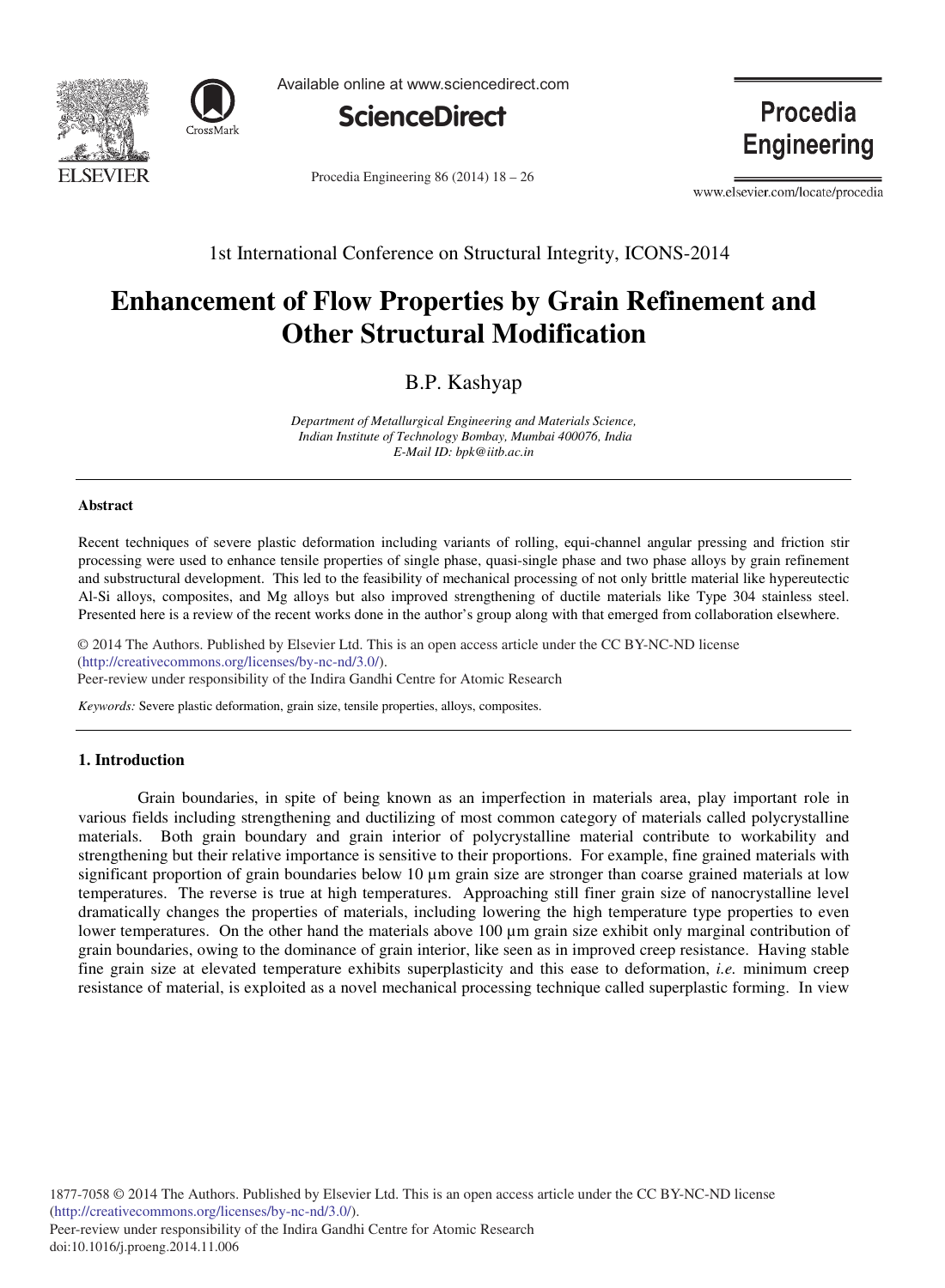of this, some of the techniques of grain refinement in bulk material, called severe plastic deformation, are used here to study the nature of microstructure evolution and its effect on deformability in a range of materials, which include single phase, quasi-single phase, two-phase and composite materials.

 Listed below are the various methods that constitute severe plastic deformation employed for grain refinement of bulk materials [1].

- 1. Accumulative roll-bonding (ARB)
- 2. High pressure torsion (HPT)
- 3. Severe plastic torsion straining (SPTS)
- 4. Repetitive corrugation and straightening (RCS)
- 5. Cyclic extrusion compression (CEC)
- 6. Torsion extrusion
- 7. Severe torsion straining (STS)
- 8. Cyclic closed-die forging (CCDF)
- 9. Super short multi-pass rolling (SSMR)
- 10. Equal channel angular pressing (ECAP)
- 11. Friction stir processing (FSP)

 The methods used in the present work include rolling coupled with thermo-mechanical processing approach, rolling on the principle of repetitive corrugation and straightening (RCS), caliber rolling, equal channel angular pressing (ECAP) along with its variant, and friction stir processing.

## **2. Experimental Materials and Techniques**

Listed in Table 1 are the materials investigated for grain refinement and evaluation of tensile properties.

Table 1. Material composition, processing technique, tensile test condition and grain size

| S.N. | <b>Chemical</b>                                                                                          | <b>Severe Plastic</b>                                                                            | Grain size $(\mu m)$                                                      |                                                                       | <b>Tensile/Compression</b>                                                                                                | Ref.              |
|------|----------------------------------------------------------------------------------------------------------|--------------------------------------------------------------------------------------------------|---------------------------------------------------------------------------|-----------------------------------------------------------------------|---------------------------------------------------------------------------------------------------------------------------|-------------------|
|      | Composition<br>$(wt\%)$                                                                                  | <b>Deformation</b><br><b>Technique</b>                                                           | Initial $(d_0)/$ condition                                                | Final<br>Microstructure/<br>Grain Size $(d_f)$                        | <b>Test Condition (all</b><br>tensile tests unless<br>stated otherwise)                                                   |                   |
| 1.   | Mg-4Li-1Ca                                                                                               | Thermo-mechanical<br>processing using<br>rolling                                                 | As-cast and<br>homogenized coarse<br>structure                            | 3.5                                                                   | Room temperature,<br>strain rate $1 \times 10^{-4}$ s <sup>-1</sup>                                                       | $\lceil 2 \rceil$ |
| 2.   | 304 Stainless<br>Steel: Fe-18.47<br>Cr, 8.10 Ni, 0.94<br>Mn, 0.53 Si,<br>$0.066$ C, $0.004$ S,<br>0.039P | Sine wave notch<br>rolling (modified<br>corrugated rolling)<br>+ plane rolling for<br>flattening | 45                                                                        | No grain size<br>change but<br>numerous slip lines<br>and shear bands | Room temperature,<br>strain rate $1 \times 10^{-4}$ s <sup>-1</sup>                                                       | $[3]$             |
| 3.   | $AZ31B$ : Mg-3Al-<br>$1Zn-0.2Mn$                                                                         | Caliber rolling at<br>elevated<br>temperatures                                                   | 33                                                                        | 3.6                                                                   | Room temperature,<br>strain rate $1 \times 10^{-4}$ s <sup>-1</sup>                                                       | $[4]$             |
| 4.   | AA6082: Al-<br>1Mg-1Si-0.4Cu                                                                             | Equi-channel<br>angular pressing<br>using L-shape die                                            | Commercial grade                                                          | 0.2                                                                   | 373 K to 623K: strain<br>rate range: $10^{-4}$ to $10^{-1}$<br>$s^{-1}$                                                   | $\lceil 5 \rceil$ |
| 5.   | Pb-Sn eutectic:<br>40.17 Pb, 0.016<br>Fe, 0.071 Cu,<br>$0.041$ Al. and<br>balance Sn.                    | Equi-channel<br>angular pressing<br>using T-shape die                                            | 7.6: As-cast with<br>dendrites, non-<br>uniform distribution<br>of phases | 5.7                                                                   | Room temperature,<br>strain rate $5 \times 10^{-4}$ s <sup>-1</sup>                                                       | [6]               |
| 6.   | Al-34Si-0.4Mg<br>$-0.3Fe - 0.3Cu$                                                                        | Friction stir<br>processing                                                                      | 188 (Initial Si<br>particle size)                                         | 1.3                                                                   |                                                                                                                           | [7,8]             |
| 7.   | A356 (Al-7Si-<br>$0.3Mg$ + 5 B <sub>4</sub> C<br>composite                                               | Friction stir<br>processing                                                                      | As-cast coarse<br>microstructure                                          | 1.3                                                                   | Differential strain rate<br>compression tests: 10<br>$3$ to $10^{-1}$ s <sup>-1</sup> and<br>Temperature 743 and<br>773 K | [9]               |

Various standard techniques were used for metallography, tensile and compression tests, and microstructure examinations by electron microscopes, the details of which are presented elsewhere [3-9].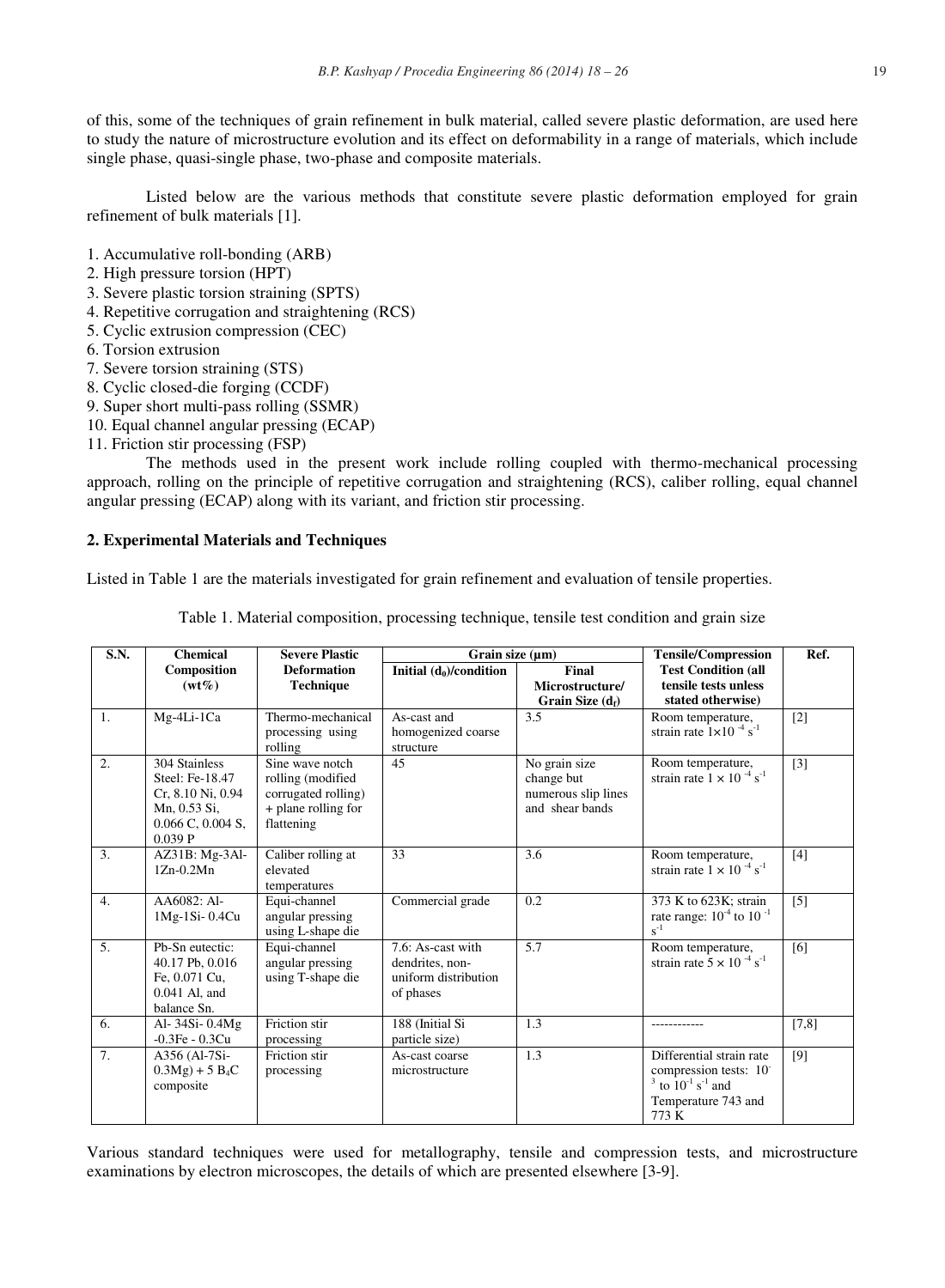## **3. Results and Discussion**

 The various processing methods used for grain refinement and improving the tensile properties are listed in Table 1. The same are expanded below so as to appreciate the range of processes possible to obtain finer level of structures that give better properties than conventionally known in various materials. The references in the Table also correspond to the respective sections in the text to be described below.

## *3.1 Variants of Rolling*

Three variants of rolling were used for grain refinement.

 First, conventional flat rolling at two temperatures sequentially was used to produce fine grain size in Mg-4Li-1Ca alloy subsequent to homogenization [2]. The selection of temperatures and reduction per pass required was made to avoid cracking of work piece and formation of large grains. The microstructure obtained upon final rolling was found to be in order of submicrons, which could not be resolved at magnifications available in optical microscope. The initial microstructure having non-equiaxed grains changed into equiaxed grains of mean size 3.5 μm as seen after annealing of the rolled material at 623 K for 30 min. This led to significant increase in both tensile ductility and strength of Mg-4Li-1Ca alloy.

 Second, repetitive rolling in the sequence of corrugation and straightening was performed [3] on solution annealed AISI 304 stainless steel coil of 1 mm thickness at room temperature by employing rolls of sine notch wave and flat contours. This was repeated to four cycles. Shown in Fig. 1 are the pictures of corrugated and then flat rolled coil upon completion of first cycle. As shown in Fig. 2, there appeared numerous shear bands and twins upon rolling with no change in grain size with increasing number of cycles. This led to increase in yield strength and tensile strength with increasing number of cycle up to predominantly first and second cycles with a corresponding decrease in ductility. Beyond second cycle, the change in tensile properties appeared very marginal or negligibly low as illustrated in Fig. 2 for yield strength and ductility plotted as a function of number of cycles. Interestingly, it is seen to have ductility of better than 40% although the yield strength has increased four folds from the initial value of 200 MPa to about 800 MPa after four cycles.



Fig. 1. Example of a coil undergone one cycle of sine notch wave rolling followed by flat rolling [3].

Third, caliber rolling, which consists of a sequence of grooves of decreasing dimensions in the rolls as shown schematically in Fig. 3(a), was used to roll a rod of 12 mm diameter from mill plate AZ31B: Mg-3Al-1Zn-0.2Mn alloy of thickness 50 mm at selected elevated temperatures of 523, 573, 623, 673 and 723 K [4]. The grain sizes obtained after caliber rolling at different temperatures were much smaller than the initial grain size but the final grain size did not follow any systematic effect of caliber rolling temperature. Shown in Fig. 3(b, c) are the initial and final microstructures after caliber rolling at 573 °C, with reduction in grain size from initial value of 33  $\mu$ m to 3.6 μm.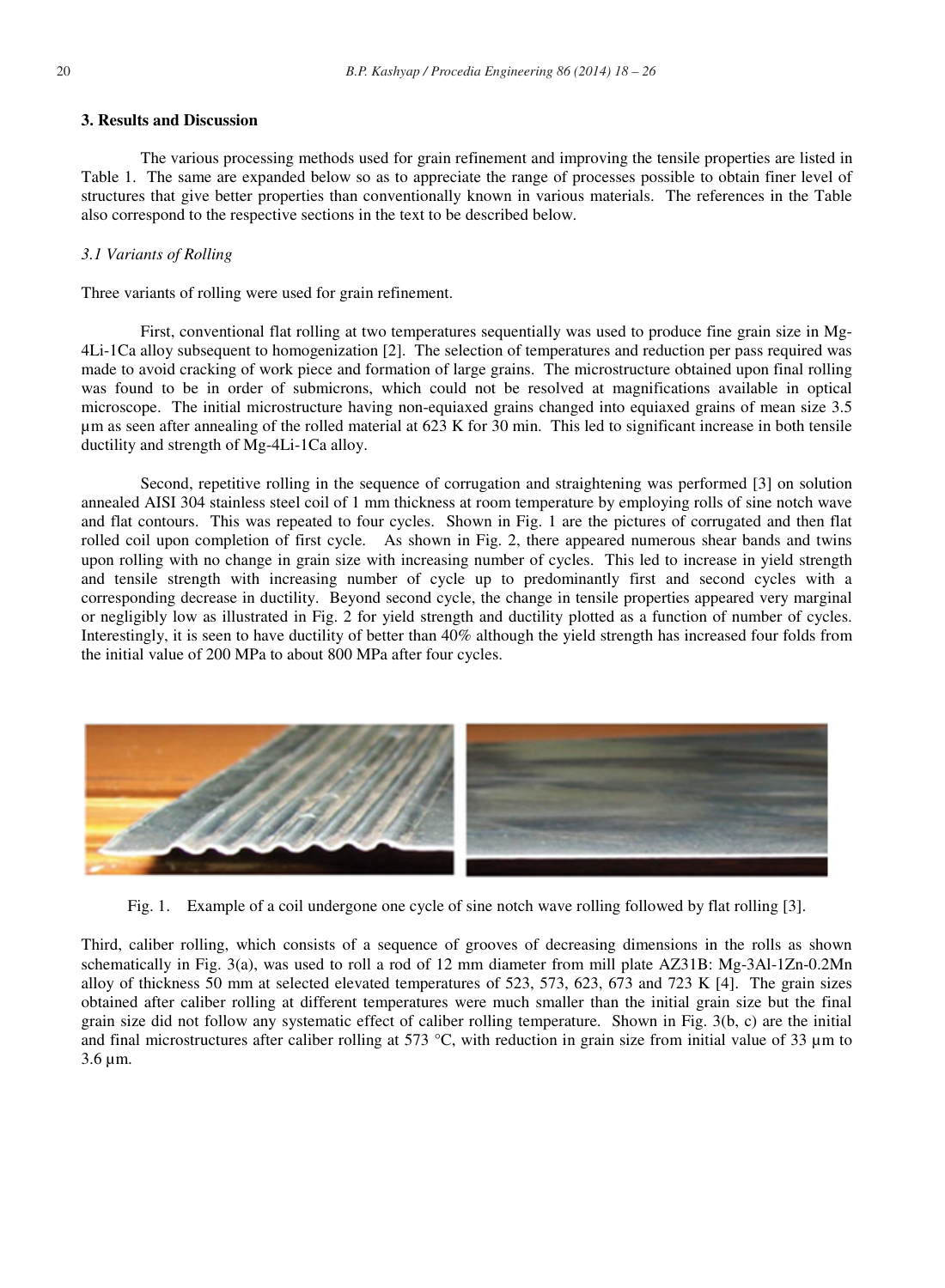

Fig. 2. Microstructures of initial coil (solution treated) and upon 1, 2, 3, and 4 cycles of sine notch wave rolling (in clockwise direction from top left corner) and th heir effects on yield strength and ductility [3].



**(a)**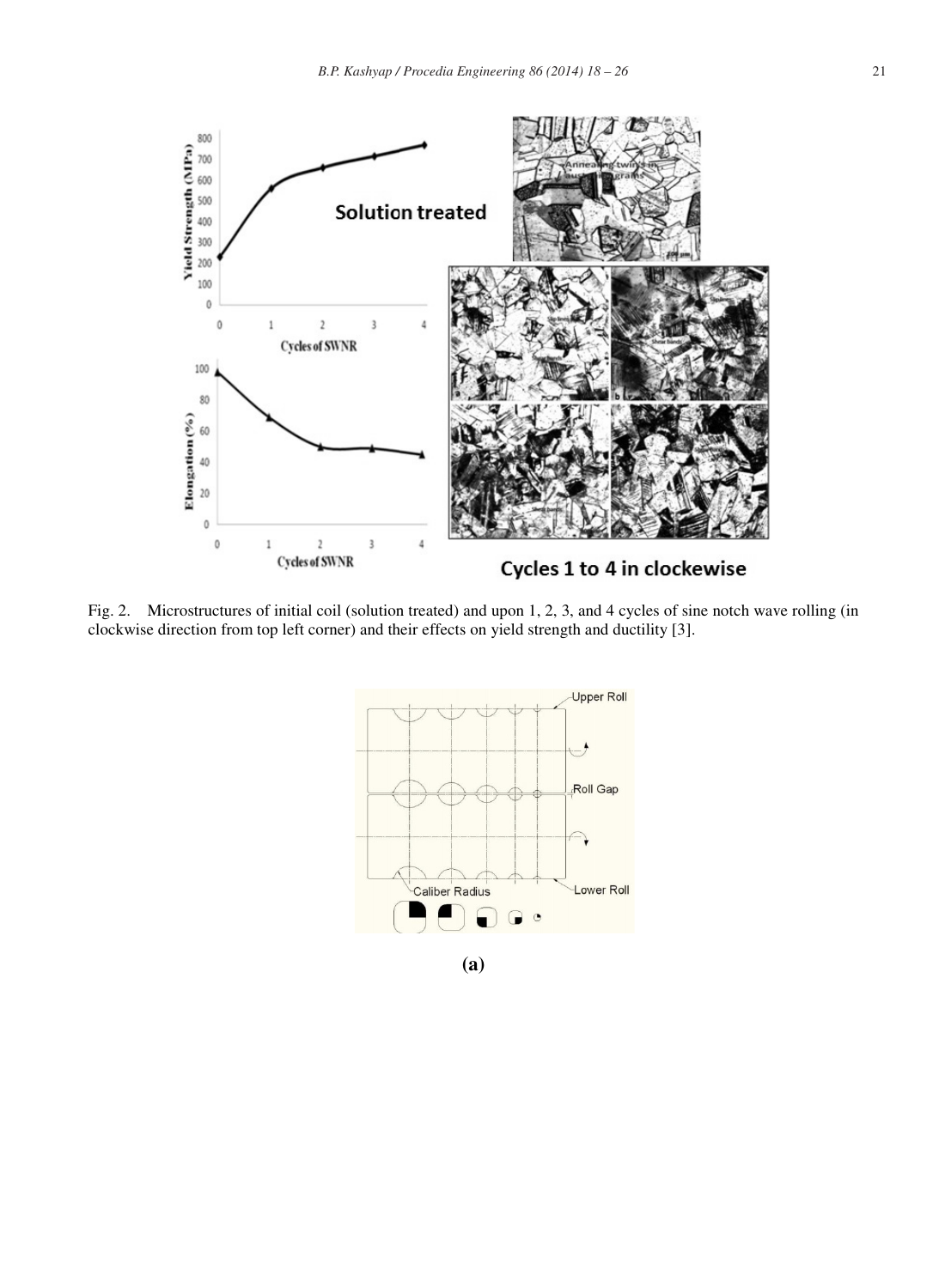

Fig. 3. (a) Schematic of caliber rolling; optical micrographs of AZ31B Mg-alloy: (b) mill rolled plate, (c) Caliber rolled at 573 K [4].

 Not only that the grain size varied irregularly with caliber rolling temperature but also no systematic effect of caliber rolling on tensile properties at room temperature was noticed. In fact, the yield and tensile strength plotted (not shown here) as a function of grain size, obtained from different caliber rolling temperatures, also did not follow Hall-Petch type relationship. The irregular effects of caliber rolling on grain size and tensile properties, *viz.*  tensile strength and ductility, are presented in Fig. 5. The tensile strength obtained here (290 MPa) is greater than the earlier reported strength values (256 MPa) for this material, while the ductility remained similar (22% here *vs* 22.2% earlier) [10]. The reason for irregular effect of caliber rolling temperature may be due to the difference in the twin density and texture both being influenced by rolling temperature.



Fig. 4. Plot of tensile properties and grain size in AZ31B Mg-alloy as a function of caliber rolling temperature over 523 K to 723 K [4].

#### *3.2. Equi-Channel Angular Pressing*

 Conventional L-shape equi-channel angular pressing was used for grain refinement of a commercial grade AA6082 Al-alloy: Al-1Mg-1Si- 0.4Cu [5]. Billets with the dimensions  $100 \times 10 \times 10$  mm<sup>3</sup> were cut for ECAP in a die with the internal channel angle  $\varphi = 90^{\circ}$  and outer angle  $\psi = 0^{\circ}$ . Each sample was subjected to eight ECAP passes with a rotation by 90° about the pressing direction after each pass (route Bc). The strain per pass is calculated according to eq. (1). The strain produced in each pass was about 1, so that the cumulative strain that the specimen underwent as a result of ECAP processing was about 8. The temperature during ECAP was maintained at 373 K.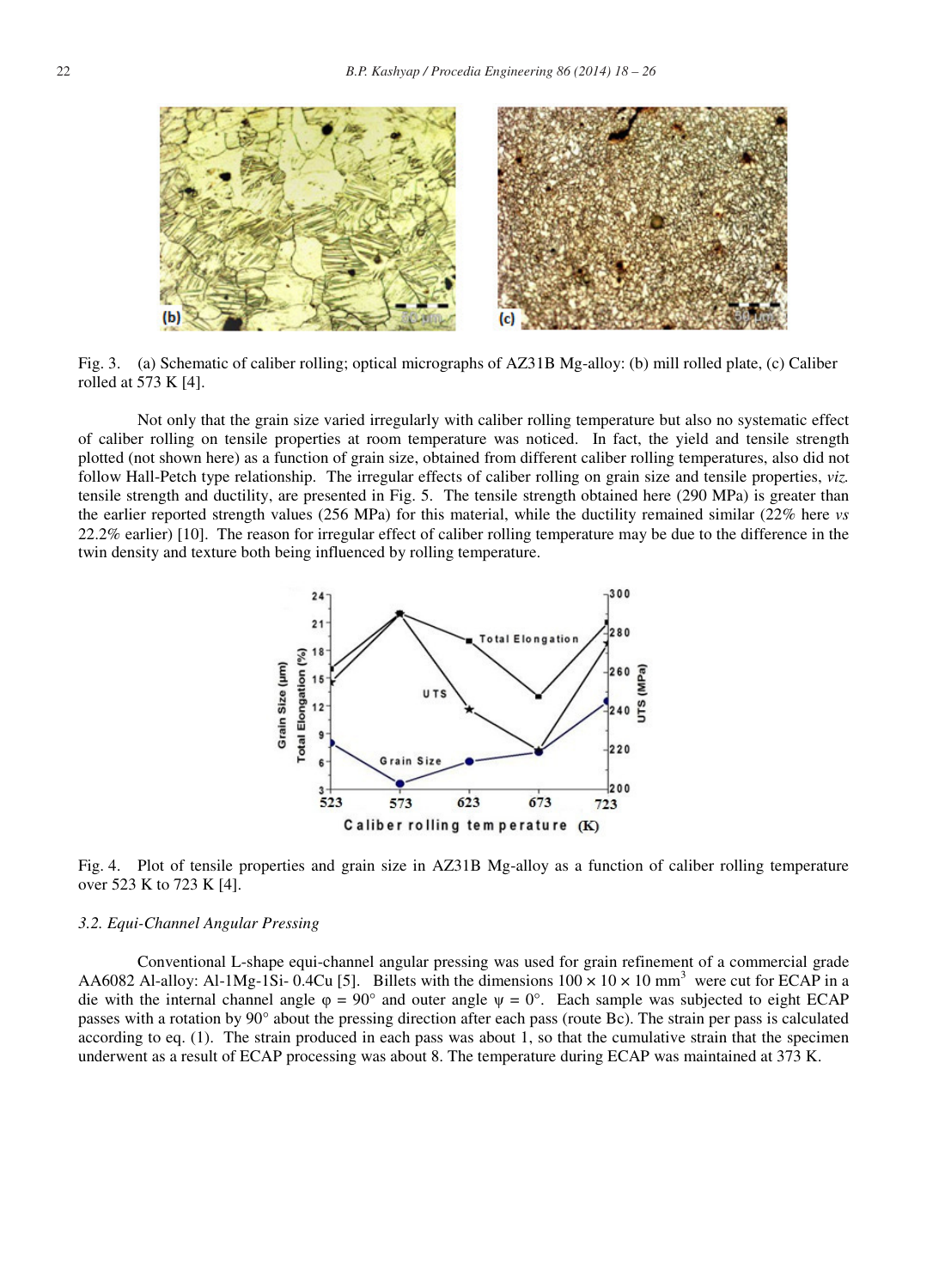$$
\varepsilon = \frac{1}{\sqrt{3}} \left\{ 2 \cot \left( \frac{\phi}{2} + \frac{\psi}{2} \right) + \psi \cos ec \left( \frac{\phi}{2} + \frac{\psi}{2} \right) \right\}
$$
 Eq. (1)

 The TEM examination revealed the formation of a refined microstructure that consisted of grains and subgrains having a mixture of high-angle and low-angle boundaries (Fig. 5), which is a typical of SPD-processed metals and alloys. The SAD pattern reveals evidence of recrystallized grains with some regions still remaining heavily distorted due to severe plastic deformation. The There were three types of grains observed in the microstructure: (1) grains free from dislocations in their interior, (2) grains with low dislocation density in the interior, and (3) grains with high dislocation density. The grain size varied in the range of 0.2 to 0.4 μm. A few very fine grains free of dislocations with an average size of 90 nm were also observed.



Fig. 5. TEMicrograph showing the structure evolved by equi-channel angular pressing of AA6082 Al-alloy: Al-1Mg-1Si- 0.4Cu to eight passes at 373 K; the SAD pattern reveals evidence of recrystallized grains with some regions still remaining heavily distorted [5].

 Tensile tests were done at constant temperatures over the range 373 K to 623 K and at constant strain rates in the range  $10^{-4}$  to  $10^{-1}$  s<sup>-1</sup>. Shown in Fig. 6 are the stress-strain curves obtained at various test temperatures at the strain rate of  $1 \times 10^{-3}$  s<sup>-1</sup>. As expected, the flow stress decreases with increasing temperature. Similarly, deformation at constant temperatures but at varying constant strain rates exhibited decrease in flow stress with the decrease in strain rate. The strain rate sensitivity between strain rates  $2.2 \times 10^{-4}$  and  $10^{-3}$  s<sup>-1</sup> was determined from differential strain rate test to be 0.17. This suggests the deformation to take place by dislocation climb creep mechanism.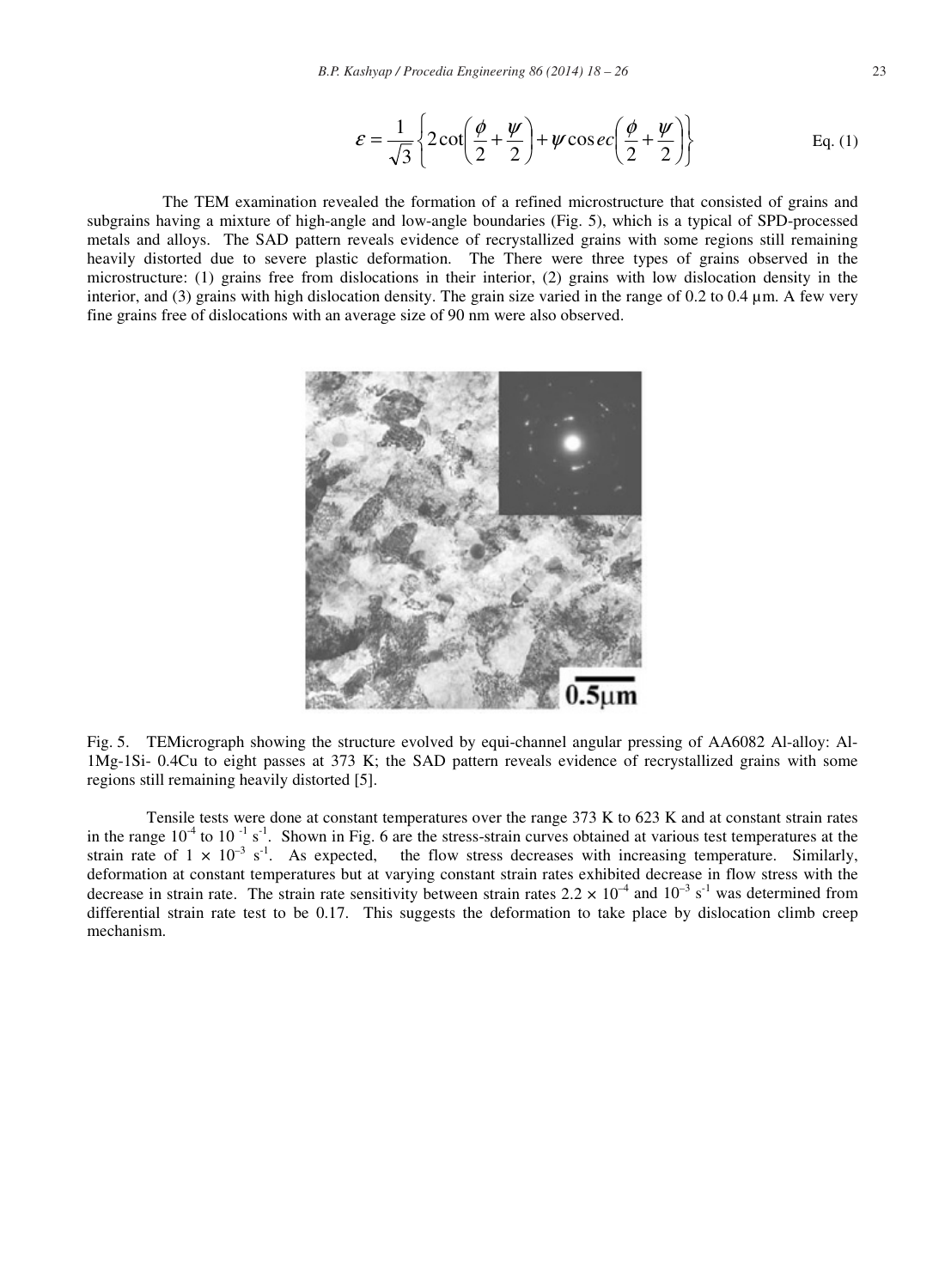

Fig. 6. Stress-strain plot for AA6082 Al-alloy: Al-1Mg-1Si-0.4Cu subjected to eight passes ECAP at 373 K, and tensile tested at various test temperatures (labelled along the curves) and strain rate  $1 \times 10^{-3}$  s<sup>-1</sup> [5].

A 12 mm  $\times$  12 mm  $\times$  100 mm Pb-Sn eutectic of composition (wt%) Sn- 40.17Pb-0.016 Fe-0.071 Cu-0.041Al was subjected to equi-channnel angular pressing up to four passes at room temperature by employing a Tshape die [6]. The arrangement of the rod in the die is shown in Fig. 7(a) along with the microstructure in Fig. 7(b) that resulted upon four passes of ECAP. The initial as-cast structure was noted to be broken and fine equi-axed grains of size 5.7 μm with homogeneous distributions of the two phases in this alloy was obtained.



Fig. 7. (a) The arrangement of Sn- 40.17Pb- 0.016Fe- 0.071Cu- 0.041Al rod in the die along with the microstructure in (b) that resulted upon four passes of ECAP [6].

Tensile tests performed at room temperature and strain rate of  $5 \times 10^{-4}$  s<sup>-1</sup> revealed progressive softening and enhancement in ductility from as-cast stage up to four passes as shown in Fig. 8. The maximum ductility of 230% was obtained upon four passes, which is less than the ductility values known from earlier works on this material, but this could be increased further by increasing the number of ECAP passes. However, under the condition used for ECAP, further passes could not be carried out successfully as the rod developed some cracking.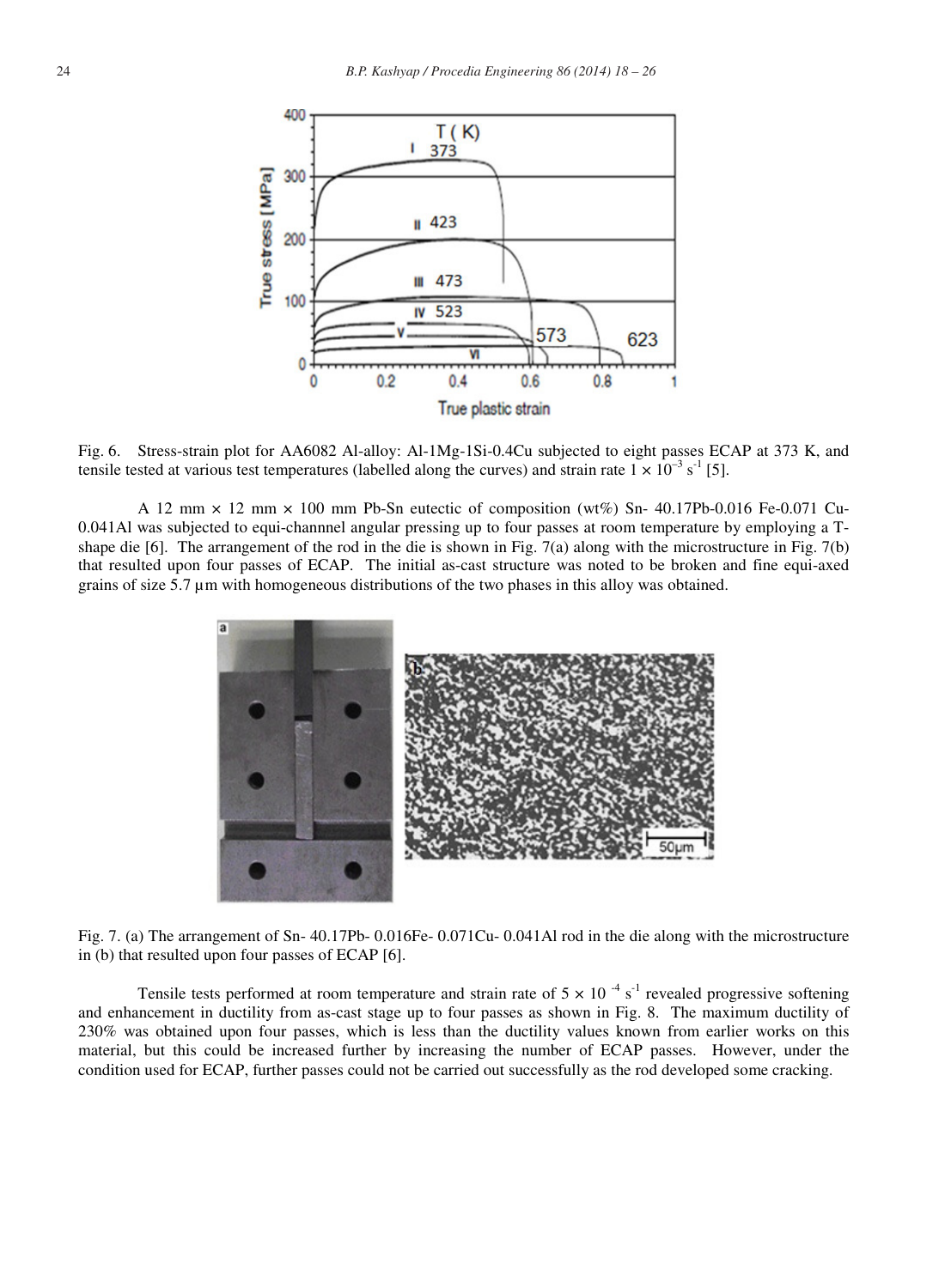

Fig. 8. Stress-strain curves showing the effect of number of ECAP passes in Sn-40.17Pb-0.016Fe-0.071Cu- 0.041Al alloy up to four passes of ECAP at room temperature and strain rate of  $5 \times 10^{-4}$  s<sup>-1</sup> [6].

## *3.3. Friction Stir Processing*

An Al-alloy permanent mould cast plate of dimensions 130 mm  $\times$  70 mm  $\times$  12 mm of composition (wt%) Al–30Si–0.2Mg–0.1Fe was subjected to friction stir processing [7]. Single pass and two pass (with 100% overlap over the first pass FSP layer) FSP experiments were performed using conventional milling machine set-up and a tool made of H13steel having flat shoulder diameter of  $25 \text{ mm}$  and pin of 6 mm diameter. Throughout the experiment the tool rotation and tool translation speeds were kept constant at 1000 rpm and 16 mm/min respectively. Further work [8] on FSP was done on larger plate using other machine with different tool dimension and FSP condition. Shown in Fig. 9 [7, 8] are the micrographs of as-cast (see Fig. (b)) and two pass friction stir processed (see Fig. (c)) samples with all the zones (a) consisting of stir zone, base metal and thermo-mechanical affected zone between them (not marked). As listed in Table 1, it is encouraging to find that massive large Si particles of 188 μm are broken into very small particles of size of 1.3 μm, the matrix grains are refined and the pore density is dramatically reduced.



Fig. 9. Micrographs of as-cast (b) and two pass friction stir processed (c) Al–30Si–0.2Mg–0.1Fe samples with all the zones (a) consisting of stir zone, base metal and thermo-mechanical affected zone between them (not marked) [7,8].